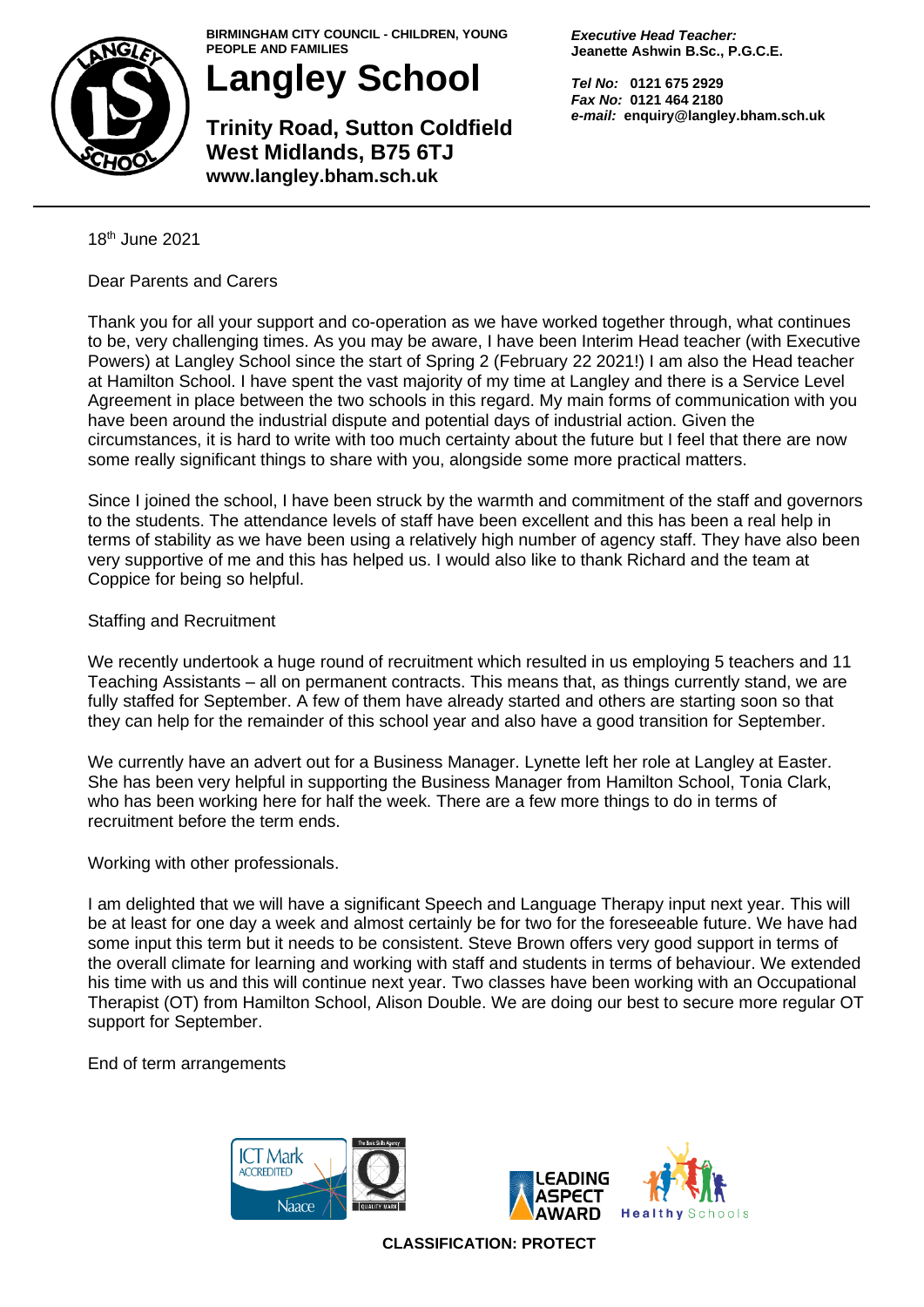It is very hard to do things in the way that we would like in terms of parents meetings and events – especially given the recent government announcement. A letter will be coming out regarding reports.

The students will leave school at 1pm on the last day of term – Wednesday 21st July. The buses and taxis will take them as normal so please make arrangements to receive them earlier. If you would like to collect your child any earlier on that day, please discuss with your class teacher.

## Classes for 2021/22

We are in the process of finalising the lists and you will have them in good time before the end of term. It is always complicated but we have adapted how we group the students so that age is less of a consideration than primary need. Grouping staff needs lots of thought too – especially as we have so many new starters.

## Communicating with staff

It is great that there is such a strong partnership between school and home. We have communication and e-mail protocols in school so that messages aren't sent at anti-social times. Staff use the 'send later' function so that alerts don't pop up on their devices. Could I please ask you to consider the timing of sending messages in the interests of staff wellbeing.

Year 6 leavers

It has been a really difficult year for Secondary Transfer for lots of students across Birmingham. The advice from Public Health means that transition visits are very unlikely. Schools will be in contact. We are working hard to help place our students who still have no place.

Key dates for 2021/22

We are currently in the draft consultation stage for the school calendar. However, I can share some dates with you. They are influenced by the availability of external trainers in key areas that need urgent attention:

Monday 6th September – CPD day. School is open for staff only

Tuesday 7th September – new school year begins for students

Wednesday 15th September – CPD day (Team Teach training for all staff). School is open for staff only. There will be one more CPD day which will be confirmed well in advance.

The staff and governors have been working very hard in lots of areas and I am very grateful for this. There is a real commitment to the success of the school. Please contact myself or a member of the Senior Leadership Team (SLT) if you want to discuss anything raised in this letter.

Yours sincerely

Hams

Jon Harris

Interim Head teacher (with Executive Powers)





**CLASSIFICATION: PROTECT**